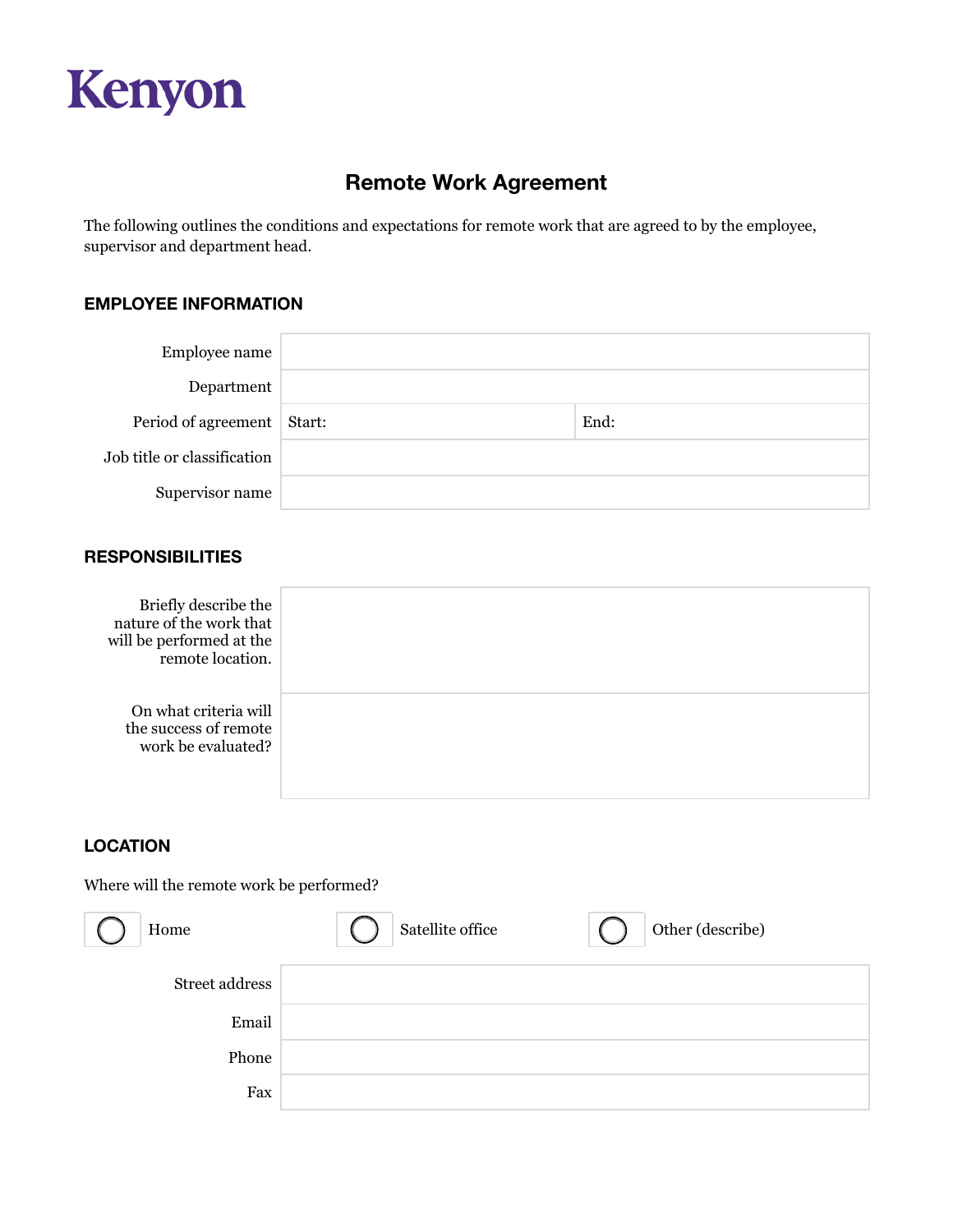#### **SCHEDULE**

Briefly describe the contours of the remote work schedule (e.g., days per week, seasonality, etc.).

#### **COMMUNICATION EQUIPMENT**

Briefly describe how communication will be handled (call forwarding from business phone to remote phone, email, videoconferencing, etc.).

### **OTHER EQUIPMENT**

Employees must have sufficient internet security and malware protection at the remote location. If Kenyon-owned equipment will be used by the employee at the remote location, then the employee and supervisor must note it below.

No Kenyon-owned equipment will be used at the remote location.

Employee initials: Supervisor initials:

Kenyon-owned equipment will be used at the remote location.

|  | Briefly describe. |
|--|-------------------|
|--|-------------------|

# **ADDITIONAL CONDITIONS**

Briefly describe any additional conditions agreed upon by the employer and supervisor.

*Department of record retains the original document and submits an electronic copy to Human Resources.*